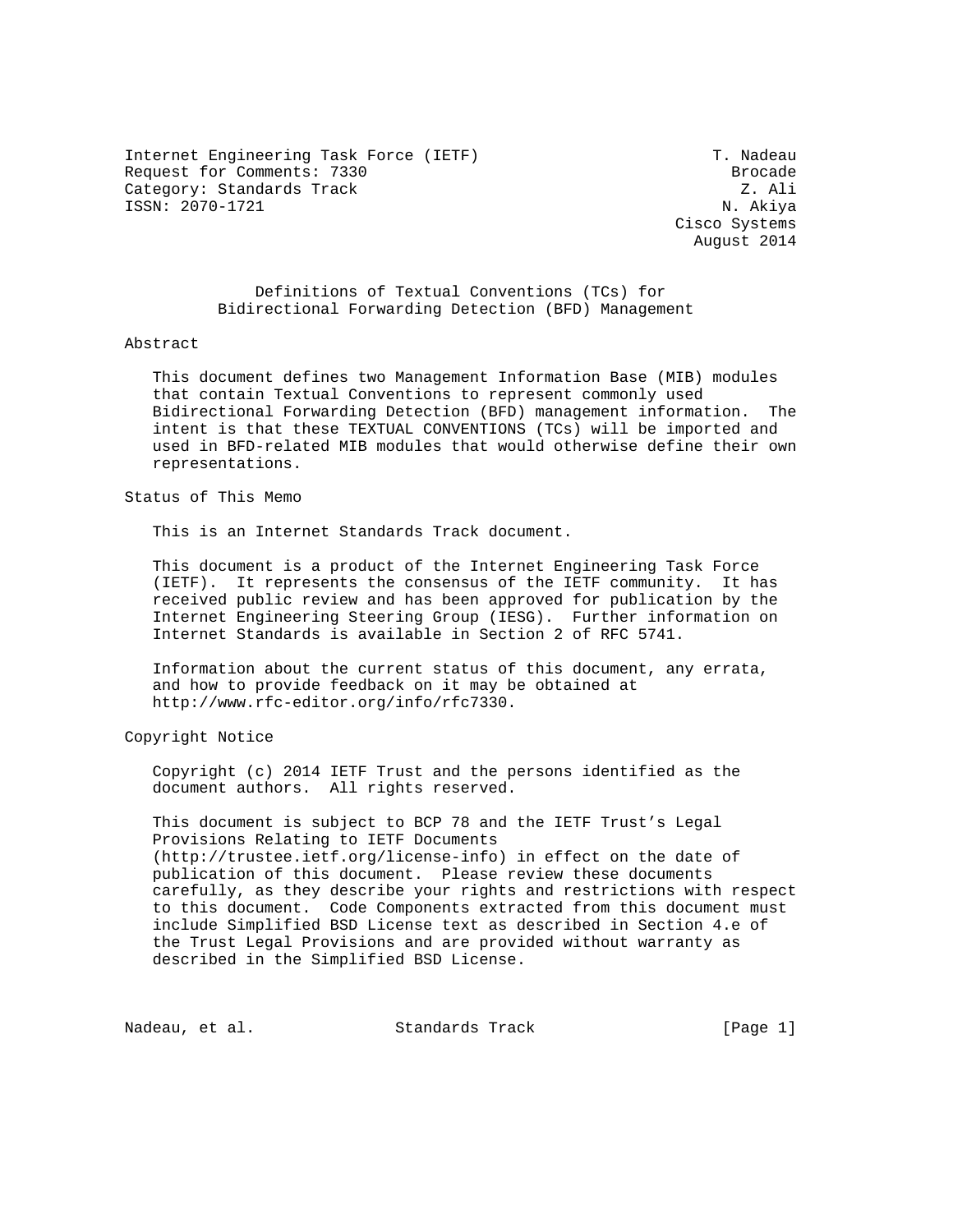Table of Contents

| 2. The Internet-Standard Management Framework 2 |
|-------------------------------------------------|
| 3. BFD Textual Conventions MIB Definitions 3    |
|                                                 |
|                                                 |
|                                                 |
|                                                 |
|                                                 |
|                                                 |

# 1. Introduction

 This document defines two MIB modules that contain Textual Conventions for Bidirectional Forwarding Detection (BFD) protocols. These Textual Conventions should be imported by MIB modules that manage BFD protocols.

 Note that names of Textual Conventions defined in this document are prefixed with either "Bfd" or "IANA" to make it obvious to readers that some are specific to BFD modules, whereas others are IANA maintained.

 For an introduction to the concepts of BFD, see [RFC5880], [RFC5881], [RFC5883], [RFC6428], and [RFC7130].

1.1. Requirements Language

 The key words "MUST", "MUST NOT", "REQUIRED", "SHALL", "SHALL NOT", "SHOULD", "SHOULD NOT", "RECOMMENDED", "MAY", and "OPTIONAL" in this document are to be interpreted as described in BCP 14, RFC 2119 [RFC2119].

2. The Internet-Standard Management Framework

 For a detailed overview of the documents that describe the current Internet-Standard Management Framework, please refer to section 7 of RFC 3410 [RFC3410].

 Managed objects are accessed via a virtual information store, termed the Management Information Base or MIB. MIB objects are generally accessed through the Simple Network Management Protocol (SNMP). Objects in the MIB are defined using the mechanisms defined in the Structure of Management Information (SMI). This memo specifies a MIB

Nadeau, et al. Standards Track [Page 2]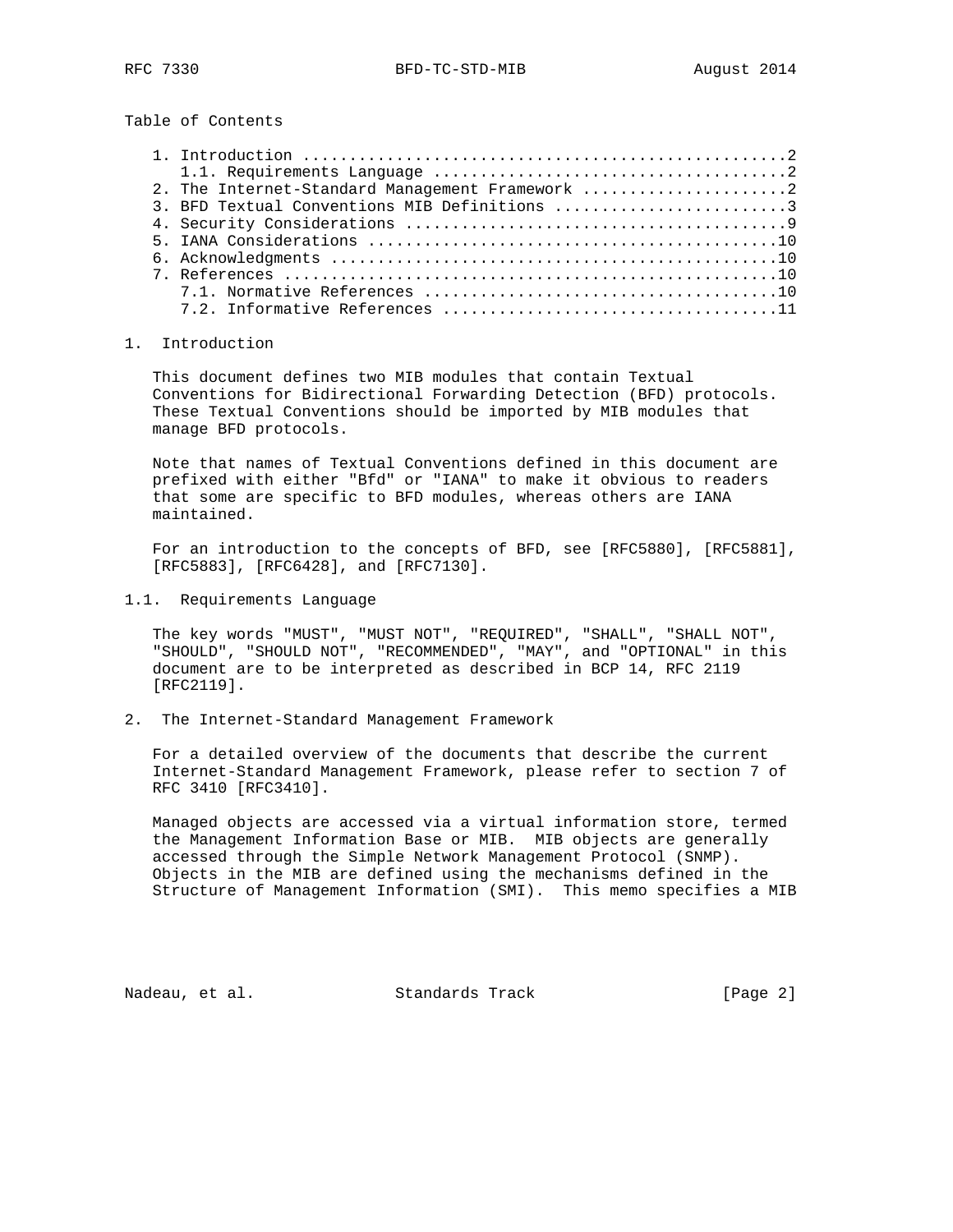RFC 7330 BFD-TC-STD-MIB August 2014

 module that is compliant to the SMIv2, which is described in STD 58, RFC 2578 [RFC2578], STD 58, RFC 2579 [RFC2579] and STD 58, RFC 2580 [RFC2580]. 3. BFD Textual Conventions MIB Definitions This MIB module makes references to the following documents: [RFC2578], [RFC2579], [RFC5880], [RFC5881], [RFC5883], [RFC6428], and [RFC7130]. BFD-TC-STD-MIB DEFINITIONS ::= BEGIN IMPORTS MODULE-IDENTITY, mib-2, Unsigned32 FROM SNMPv2-SMI  $-$  RFC 2578 TEXTUAL-CONVENTION  $FROM \quad \text{SMPv2-TC}$ ;  $- RFC \quad \text{2579}$  bfdTCStdMib MODULE-IDENTITY LAST-UPDATED "201408120000Z" -- 12 August 2014 00:00:00 GMT ORGANIZATION "IETF Bidirectional Forwarding Detection Working Group" CONTACT-INFO "Thomas D. Nadeau Brocade Email: tnadeau@lucidvision.com Zafar Ali Cisco Systems, Inc. Email: zali@cisco.com Nobo Akiya Cisco Systems, Inc. Email: nobo@cisco.com Comments about this document should be emailed directly to the BFD working group mailing list at rtg-bfd@ietf.org" DESCRIPTION "Copyright (c) 2014 IETF Trust and the persons identified as authors of the code. All rights reserved. Redistribution and use in source and binary forms, with or without modification, is permitted pursuant to, and subject Nadeau, et al. Standards Track [Page 3]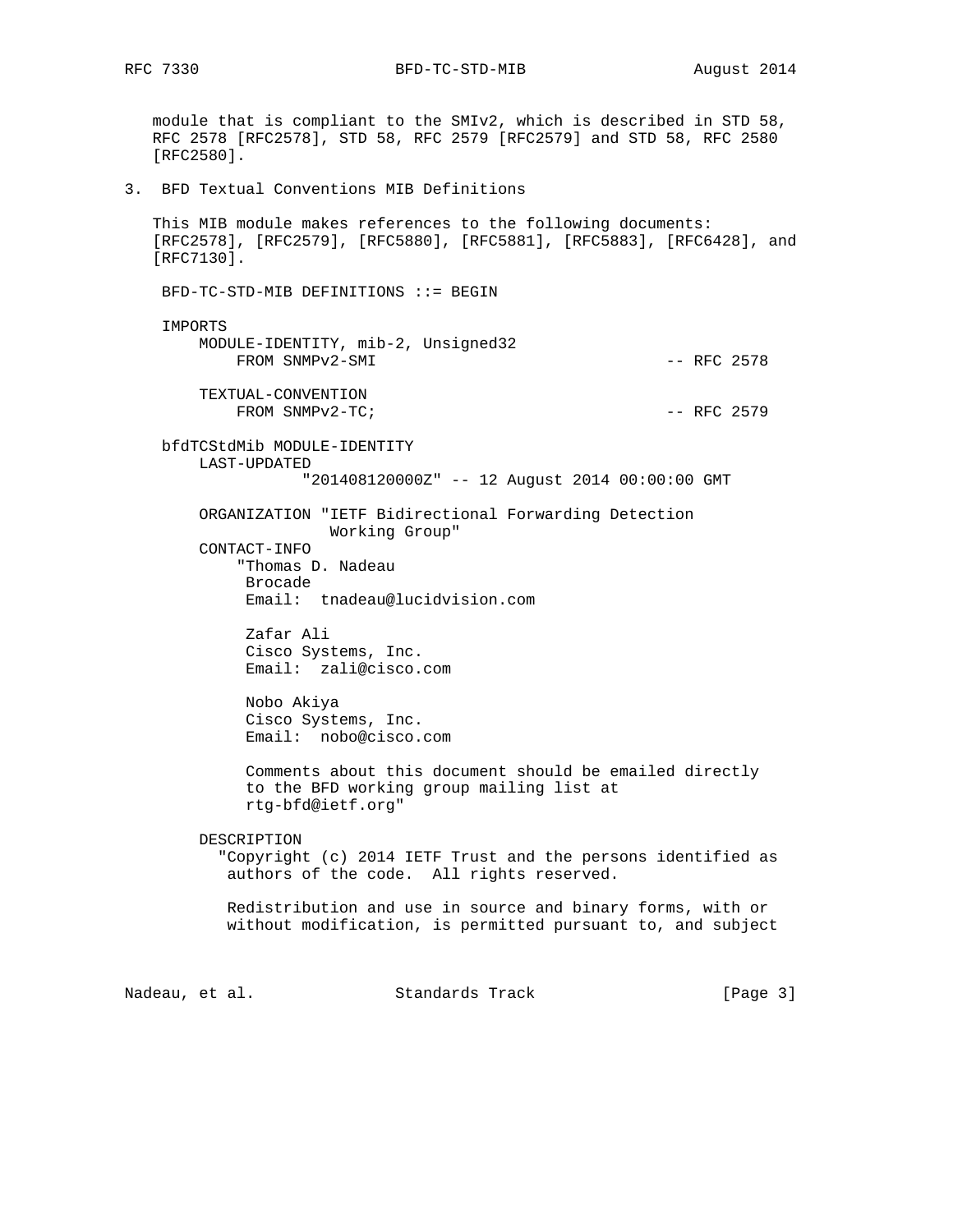to the license terms contained in, the Simplified BSD License set forth in Section 4.c of the IETF Trust's Legal Provisions Relating to IETF Documents (http://trustee.ietf.org/license-info)." REVISION "201408120000Z" -- 12 August 2014 00:00:00 GMT DESCRIPTION "Initial version. Published as RFC 7330."  $::=$  { mib-2 223 } BfdSessIndexTC ::= TEXTUAL-CONVENTION DISPLAY-HINT "d" STATUS current DESCRIPTION "An index used to uniquely identify BFD sessions." SYNTAX Unsigned32 (1..4294967295) BfdIntervalTC ::= TEXTUAL-CONVENTION DISPLAY-HINT "d" STATUS current DESCRIPTION "The BFD interval in microseconds." SYNTAX Unsigned32 (0..4294967295) BfdMultiplierTC ::= TEXTUAL-CONVENTION DISPLAY-HINT "d" STATUS current DESCRIPTION "The BFD failure detection multiplier." SYNTAX Unsigned32 (1..255) BfdCtrlDestPortNumberTC ::= TEXTUAL-CONVENTION DISPLAY-HINT "d" STATUS current DESCRIPTION "UDP destination port number of BFD control packets. 3784 represents single-hop BFD session. 4784 represents multi-hop BFD session. 6784 represents BFD on Link Aggregation Group (LAG) session. However, syntax is left open to wider range of values purposely for two reasons: 1. Implementation uses non-compliant port number for valid proprietary reason. 2. Potential future extension documents.

Nadeau, et al. Standards Track [Page 4]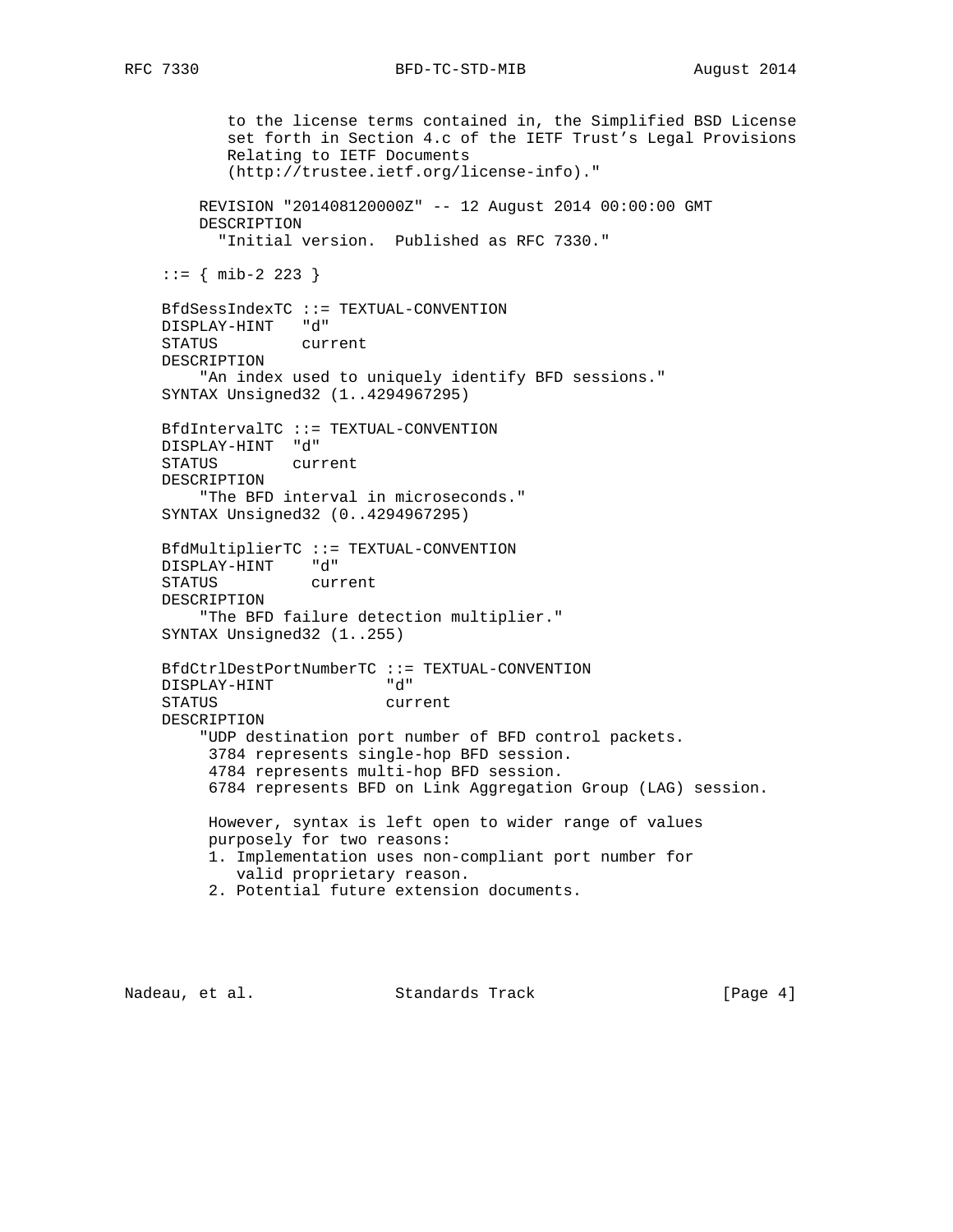The value of 0 is a special, reserved value used to indicate special conditions and should not be considered a valid port number." REFERENCE "Use of port 3784 from Katz, D. and D. Ward, Bidirectional Forwarding Detection (BFD) for IPv4 and IPv6 (Single Hop), RFC 5881, June 2010. Use of port 4784 from Katz, D. and D. Ward, Bidirectional Forwarding Detection (BFD) for Multihop Paths, RFC 5883, June 2010. Use of port 6784 from Bhatia, M., Chen, M., Boutros, S., Binderberger, M., and J. Haas, Bidirectional Forwarding Detection (BFD) on Link Aggregation Group (LAG) Interfaces, RFC 7130, February 2014." SYNTAX Unsigned32 (0..65535) BfdCtrlSourcePortNumberTC ::= TEXTUAL-CONVENTION DISPLAY-HINT "d" STATUS current DESCRIPTION "UDP source port number of BFD control packets. However, syntax is left open to wider range of values purposely for two reasons: 1. Implementation uses non-compliant port number for valid proprietary reason. 2. Potential future extension documents. The value of 0 is a special, reserved value used to indicate special conditions and should not be considered a valid port number." REFERENCE "Port 49152..65535 from RFC5881" SYNTAX Unsigned32 (0..65535) END IANA-BFD-TC-STD-MIB DEFINITIONS ::= BEGIN IMPORTS MODULE-IDENTITY, mib-2 FROM SNMPv2-SMI  $-$  RFC 2578 TEXTUAL-CONVENTION  $FROM \quad \text{SMPv2-TC}$ ;  $- RFC \quad 2579$ 

Nadeau, et al. Standards Track [Page 5]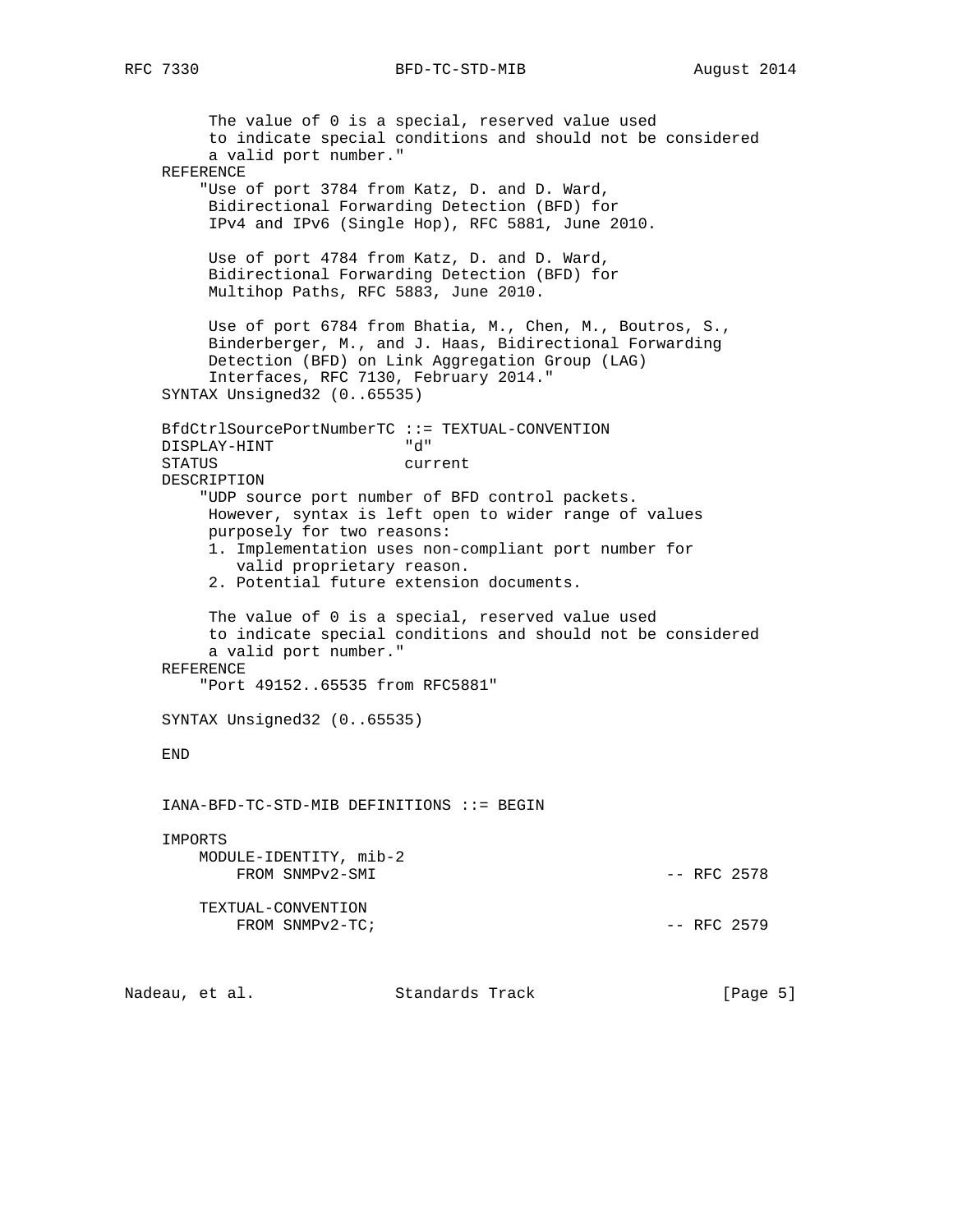ianaBfdTCStdMib MODULE-IDENTITY

RFC 7330 BFD-TC-STD-MIB August 2014

 LAST-UPDATED "201408120000Z" -- 12 August 2014 00:00:00 GMT ORGANIZATION "IANA" CONTACT-INFO "Internet Assigned Numbers Authority Postal: 12025 Waterfront Drive, Suite 300 Los Angeles, CA 90094-2536 Tel: +1 310 301 5800 EMail: iana@iana.org" DESCRIPTION "Copyright (c) 2014 IETF Trust and the persons identified as authors of the code. All rights reserved. Redistribution and use in source and binary forms, with or without modification, is permitted pursuant to, and subject to the license terms contained in, the Simplified BSD License set forth in Section 4.c of the IETF Trust's Legal Provisions Relating to IETF Documents (http://trustee.ietf.org/license-info)." REVISION "201408120000Z" -- 12 August 2014 00:00:00 GMT DESCRIPTION "Initial version. Published as RFC 7330."  $::=$  { mib-2 224 } IANAbfdDiagTC ::= TEXTUAL-CONVENTION STATUS current DESCRIPTION "A common BFD diagnostic code." REFERENCE "Katz, D. and D. Ward, Bidirectional Forwarding Detection (BFD), RFC 5880, June 2010. Allan, D., Swallow, G., and Drake, J., Proactive Connectivity Verification, Continuity Check, and Remote Defect Indication for the MPLS Transport Profile, RFC 6428, November 2011." SYNTAX INTEGER { noDiagnostic(0), controlDetectionTimeExpired(1), echoFunctionFailed(2),

Nadeau, et al. Standards Track [Page 6]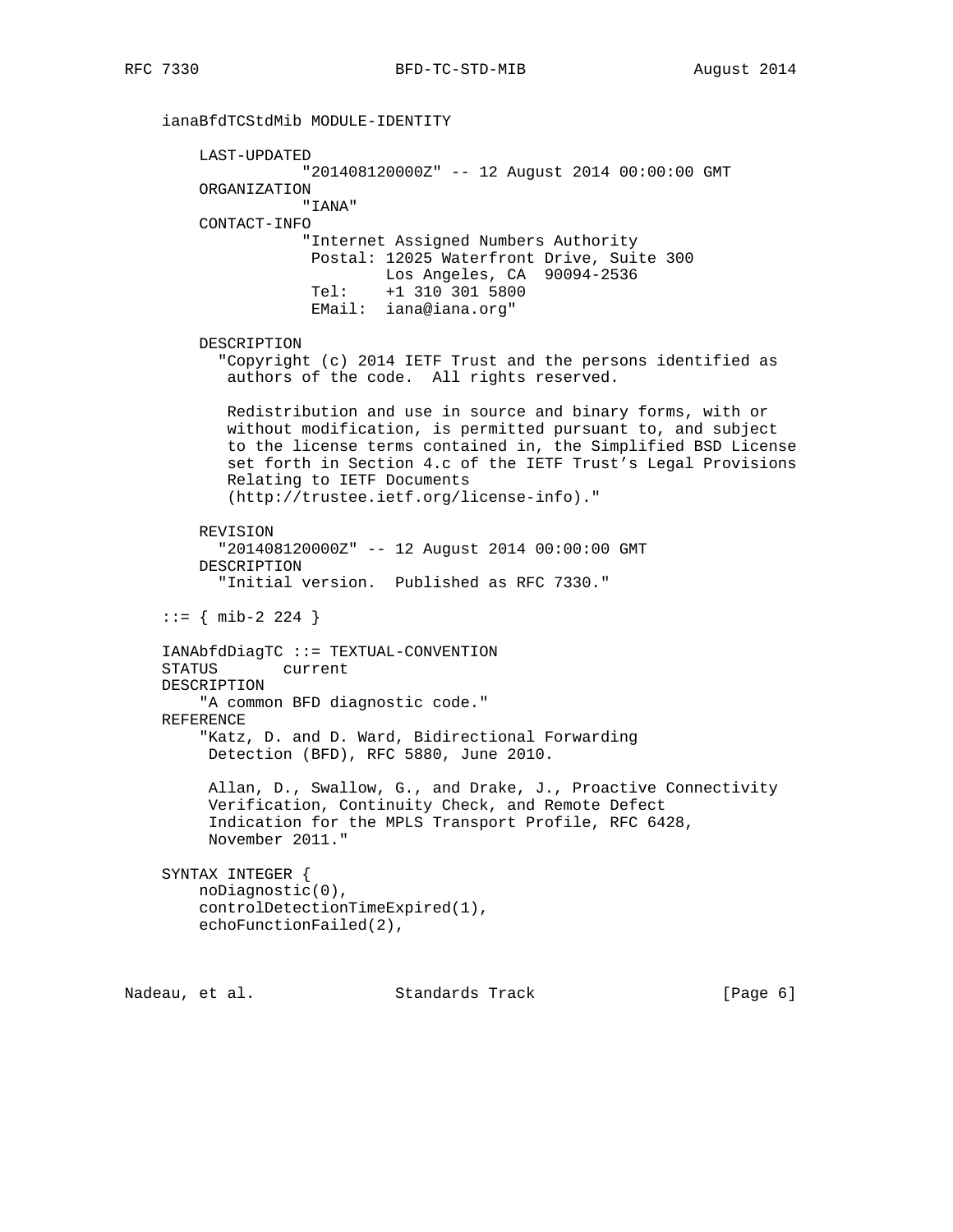```
 neighborSignaledSessionDown(3),
     forwardingPlaneReset(4),
     pathDown(5),
     concatenatedPathDown(6),
     administrativelyDown(7),
     reverseConcatenatedPathDown(8),
     misConnectivityDefect(9)
 }
 IANAbfdSessTypeTC ::= TEXTUAL-CONVENTION
 STATUS current
 DESCRIPTION
     "BFD session type"
 REFERENCE
     "Katz, D. and D. Ward, Bidirectional Forwarding
     Detection (BFD), RFC 5880, June 2010.
      Katz, D. and D. Ward, Bidirectional Forwarding
      Detection (BFD) for IPv4 and IPv6 (Single Hop),
      RFC 5881, June 2010.
      Katz, D. and D. Ward, Bidirectional Forwarding
      Detection (BFD) for Multihop Paths, RFC 5883,
      June 2010."
 SYNTAX INTEGER {
     singleHop(1),
     multiHopTotallyArbitraryPaths(2),
     multiHopOutOfBandSignaling(3),
     multiHopUnidirectionalLinks(4)
 }
 IANAbfdSessOperModeTC ::= TEXTUAL-CONVENTION
 STATUS current
 DESCRIPTION
     "BFD session operating mode"
 REFERENCE
     "Katz, D. and D. Ward, Bidirectional Forwarding
     Detection (BFD), RFC 5880, June 2010."
 SYNTAX INTEGER {
     asyncModeWEchoFunction(1),
     asynchModeWOEchoFunction(2),
     demandModeWEchoFunction(3),
     demandModeWOEchoFunction(4)
 }
 IANAbfdSessStateTC ::= TEXTUAL-CONVENTION
 STATUS current
 DESCRIPTION
```
Nadeau, et al. Standards Track [Page 7]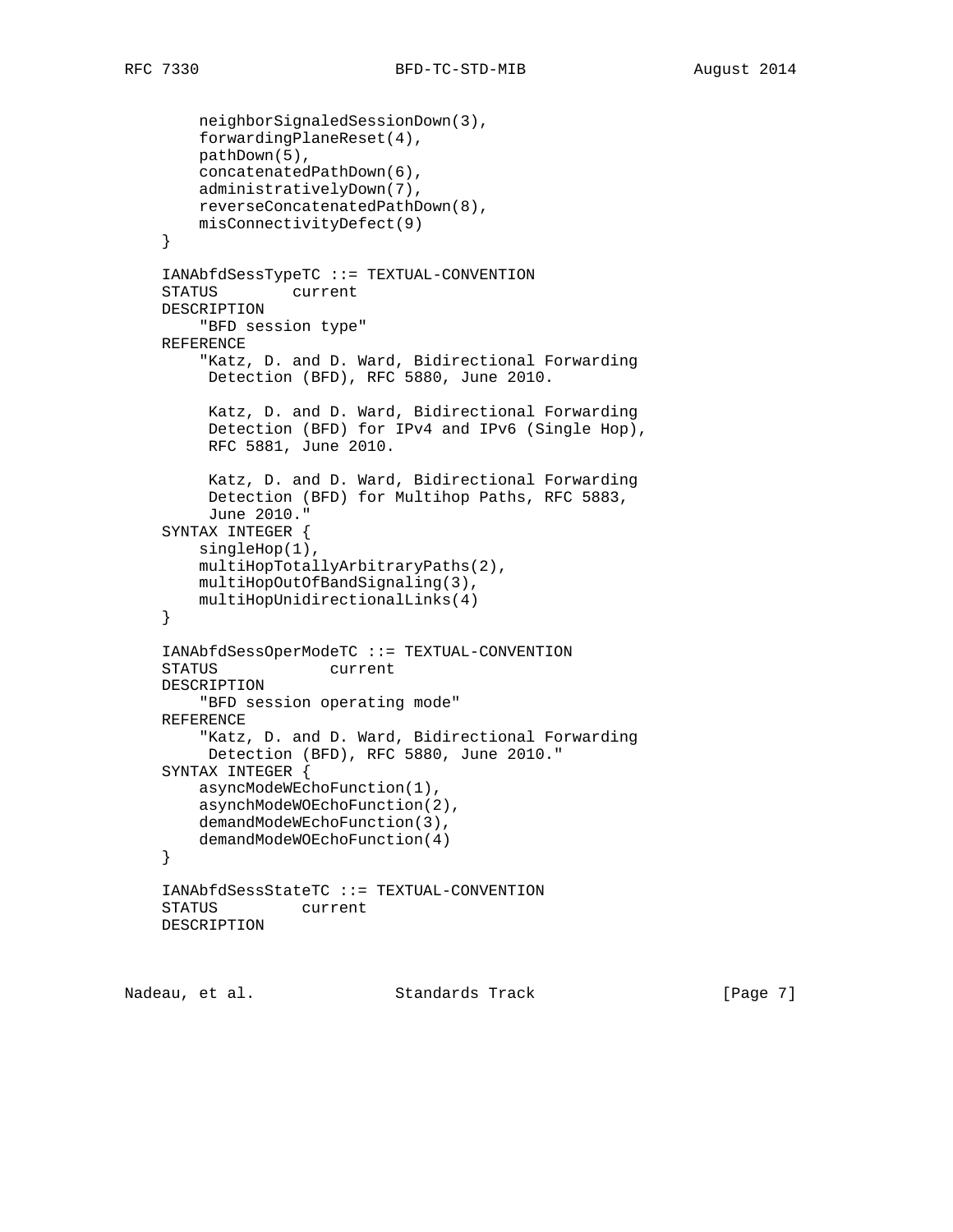```
 "BFD session state. State failing(5) is only applicable if
      corresponding session is running in BFD version 0."
 REFERENCE
     "Katz, D. and D. Ward, Bidirectional Forwarding
     Detection (BFD), RFC 5880, June 2010."
 SYNTAX INTEGER {
    adminDown(1),
   down(2),
    init(3),
   up(4),
    failing(5)
 }
 IANAbfdSessAuthenticationTypeTC ::= TEXTUAL-CONVENTION
 STATUS current
 DESCRIPTION
     "BFD authentication type"
 REFERENCE
     "Sections 4.2 - 4.4 from Katz, D. and D. Ward,
     Bidirectional Forwarding Detection (BFD),
     RFC 5880, June 2010."
 SYNTAX INTEGER {
    noAuthentication(-1),
    reserved(0),
    simplePassword(1),
    keyedMD5(2),
    meticulousKeyedMD5(3),
    keyedSHA1(4),
    meticulousKeyedSHA1(5)
 }
 IANAbfdSessAuthenticationKeyTC ::= TEXTUAL-CONVENTION
DISPLAY-HINT "1x "
 STATUS current
 DESCRIPTION
     "BFD authentication key type.
      An IANAbfdSessAuthenticationKeyTC is always interpreted
      within the context of an IANAbfdSessAuthenticationTypeTC
      value. Every usage of the IANAbfdSessAuthenticationTypeTC
      textual convention is required to specify the
      IANAbfdSessAuthenticationKeyTC object that provides the
      context. It is suggested that the
      IANAbfdSessAuthenticationKeyTC object be logically registered
      before the object(s) that use the
      IANAbfdSessAuthenticationKeyTC textual convention, if they
      appear in the same logical row.
```
Nadeau, et al. Standards Track [Page 8]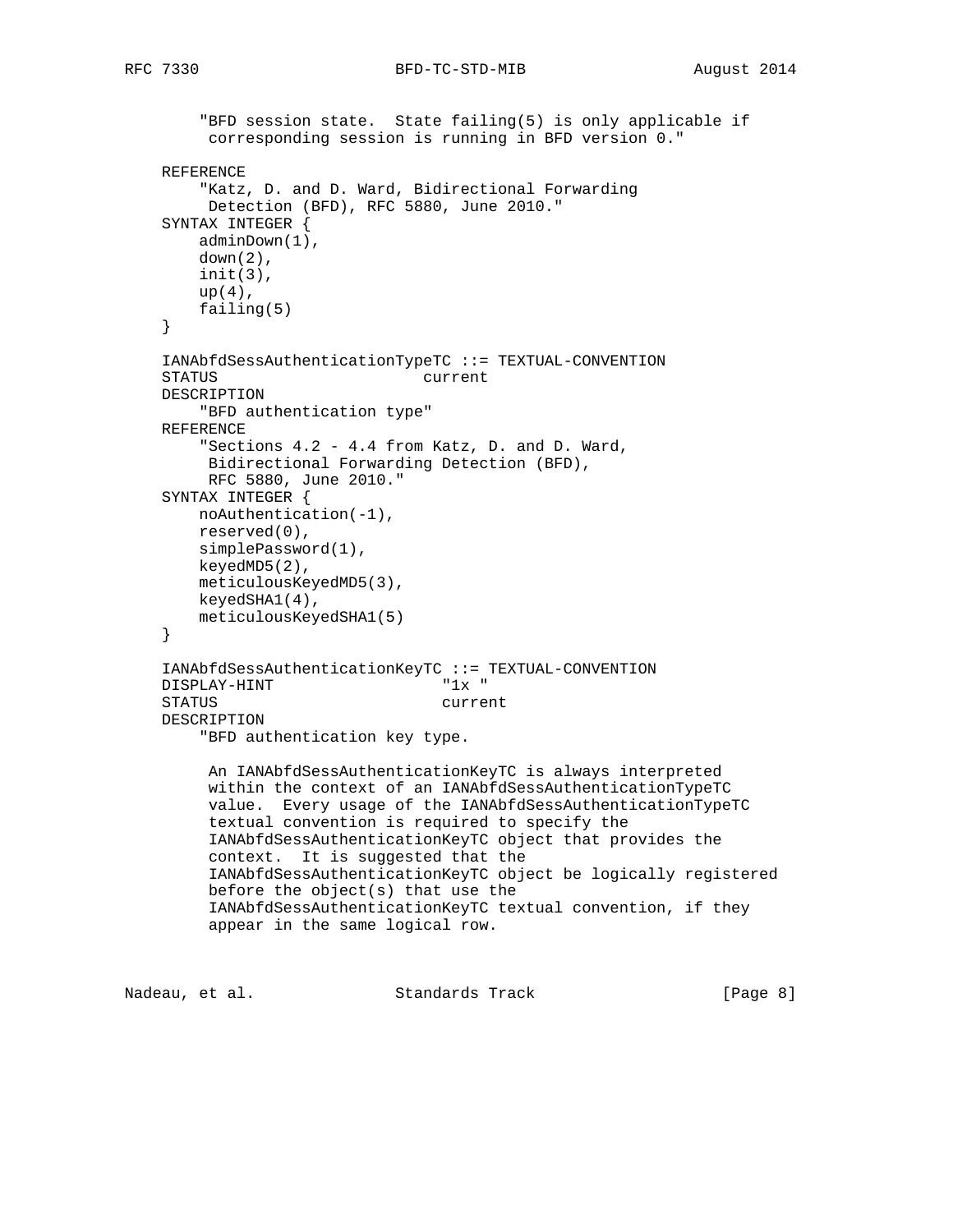The value of an IANAbfdSessAuthenticationKeyTC must always be consistent with the value of the associated IANAbfdSessAuthenticationTypeTC object. Attempts to set an IANAbfdSessAuthenticationKeyTC object to a value inconsistent with the associated IANAbfdSessAuthenticationTypeTC must fail with an inconsistentValue error.

 The following size constraints for an IANAbfdSessAuthenticationKeyTC object are defined for the associated IANAbfdSessAuthenticationTypeTC values show below:

```
 noAuthentication(-1): SIZE(0)
 reserved(0): SIZE(0)
 simplePassword(1): SIZE(1..16)
keyedMD5(2): SIZE(16) meticulousKeyedMD5(3): SIZE(16)
 keyedSHA1(4): SIZE(20)
 meticulousKeyedSHA1(5): SIZE(20)
```
 When this textual convention is used as the syntax of an index object, there may be issues with the limit of 128 sub-identifiers specified in SMIv2, STD 58. In this case, the object definition MUST include a 'SIZE' clause to limit the number of potential instance sub-identifiers; otherwise, the applicable constraints MUST be stated in the appropriate conceptual row DESCRIPTION clauses, or in the surrounding documentation if there is no single DESCRIPTION clause that is appropriate."

REFERENCE

 "Sections 4.2 - 4.4 from Katz, D. and D. Ward, Bidirectional Forwarding Detection (BFD), RFC 5880, June 2010." SYNTAX OCTET STRING(SIZE(0..252))

END

4. Security Considerations

 This module does not define any management objects. Instead, it defines a set of textual conventions which may be used by other BFD MIB modules to define management objects.

 Meaningful security considerations can only be written in the MIB modules that define management objects. This document has therefore no impact on the security of the Internet.

Nadeau, et al. Standards Track [Page 9]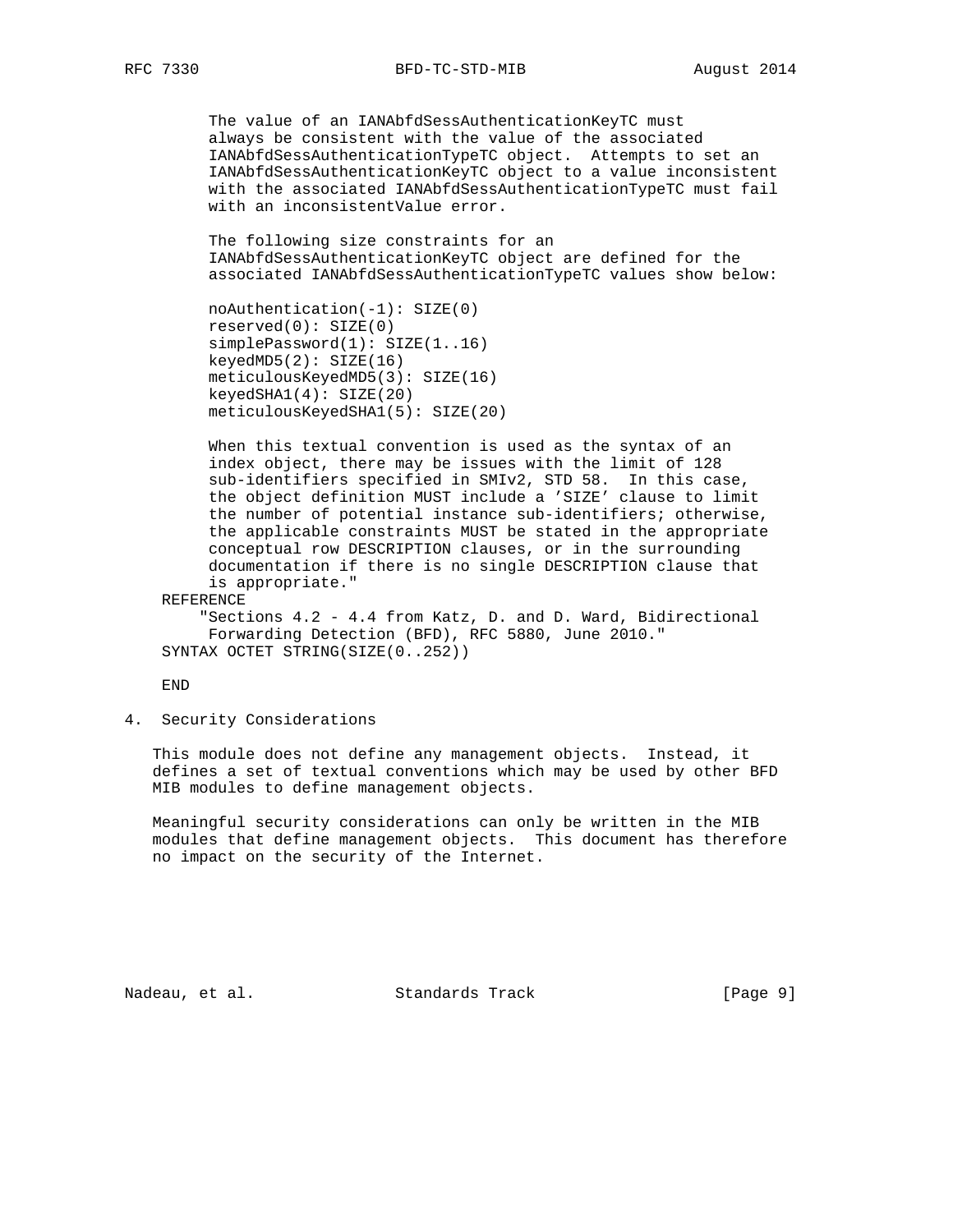### 5. IANA Considerations

 This document provides the base definition of the IANA-BFD-TC-STD-MIB module. This MIB module is under the direct control of IANA. See Section 3 for the initial contents. See the most updated version of this MIB at <http://www.iana.org/assignments/ianabfdtcstd-mib>. Assignments of IANA-BFD-TC-STD-MIB are via IETF Review [RFC5226].

 This MIB makes reference to the following documents: [RFC2578], [RFC2579], [RFC5880], [RFC5881] and [RFC5883], [RFC6428], and [RFC7130].

 IANA assigned an OID to the BFD-TC-STD-MIB module specified in this document as  $\{ \text{mib-2 } 223 \}.$ 

 IANA assigned an OID to the IANA-BFD-TC-STD-MIB module specified in this document as  $\{ \text{mib-2 224 } \}.$ 

#### 6. Acknowledgments

 The authors would like to thank Adrian Farrel and Jeffrey Haas for performing thorough reviews and providing a number of suggestions. The authors would also like to thank David Ward and Christer Holmberg for their comments and suggestions.

## 7. References

- 7.1. Normative References
	- [RFC2119] Bradner, S., "Key words for use in RFCs to Indicate Requirement Levels", BCP 14, RFC 2119, March 1997.
	- [RFC2578] McCloghrie, K., Ed., Perkins, D., Ed., and J. Schoenwaelder, Ed., "Structure of Management Information Version 2 (SMIv2)", STD 58, RFC 2578, April 1999.
	- [RFC2579] McCloghrie, K., Ed., Perkins, D., Ed., and J. Schoenwaelder, Ed., "Textual Conventions for SMIv2", STD 58, RFC 2579, April 1999.
	- [RFC2580] McCloghrie, K., Perkins, D., and J. Schoenwaelder, "Conformance Statements for SMIv2", STD 58, RFC 2580, April 1999.
	- [RFC5880] Katz, D. and D. Ward, "Bidirectional Forwarding Detection (BFD)", RFC 5880, June 2010.

Nadeau, et al. Standards Track [Page 10]